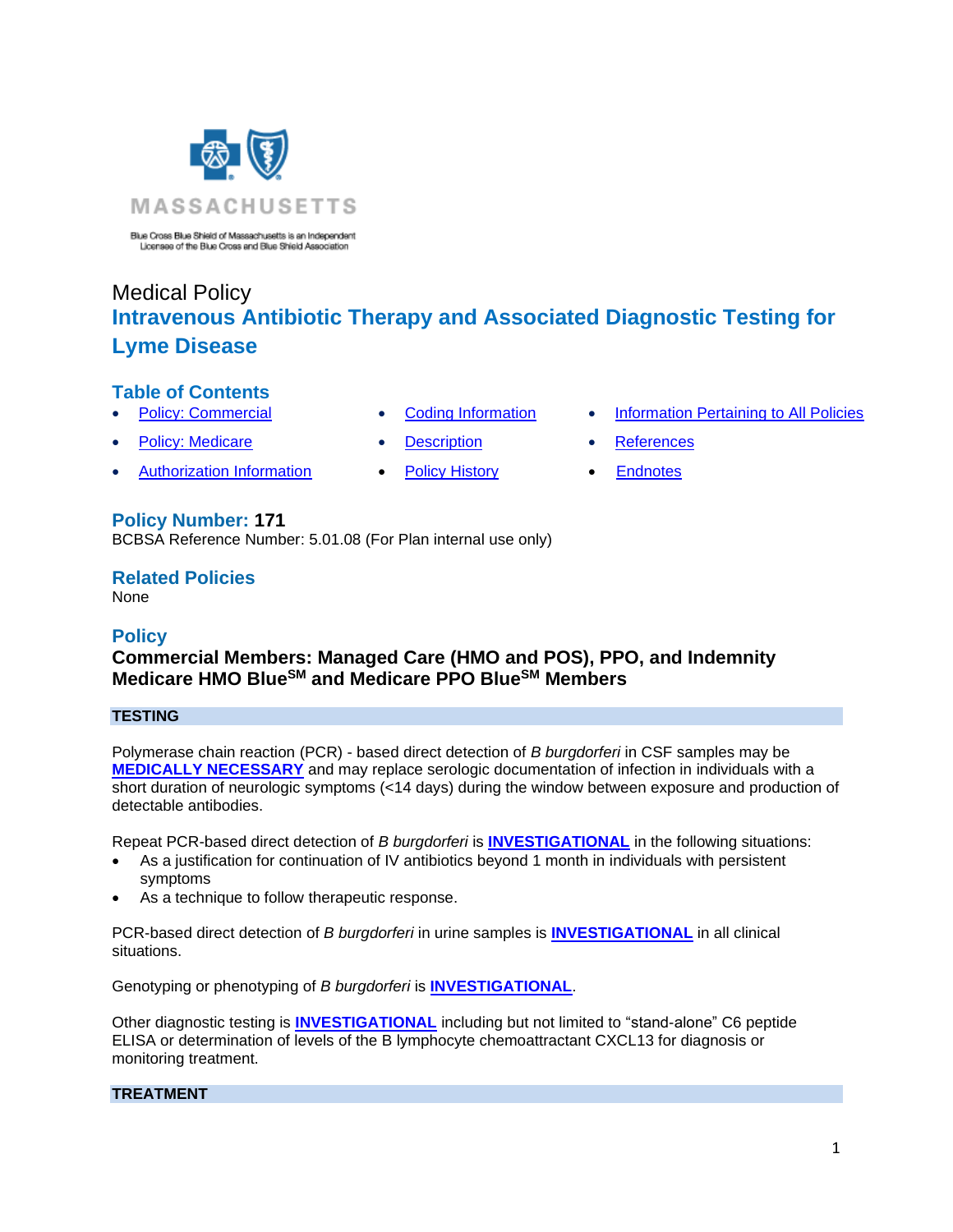Short-term IV antibiotic use (2-4 weeks) for the treatment of Lyme disease is considered **[MEDICALLY](https://www.bluecrossma.org/medical-policies/sites/g/files/csphws2091/files/acquiadam-assets/Definition%20of%20Med%20Nec%20Inv%20Not%20Med%20Nec%20prn.pdf#page=1)  [NECESSARY](https://www.bluecrossma.org/medical-policies/sites/g/files/csphws2091/files/acquiadam-assets/Definition%20of%20Med%20Nec%20Inv%20Not%20Med%20Nec%20prn.pdf#page=1)**. The ordering provider must attest that the member has Lyme disease through confirmatory testing or based on the patient's clinical presentation.

Per State Mandate**<sup>1</sup>**[Chapter 183 of the Acts of 2016, "An Act Relative to Long-Term Antibiotic Therapy for](https://malegislature.gov/Laws/SessionLaws/Acts/2016/Chapter183)  [the Treatment of Lyme Disease:](https://malegislature.gov/Laws/SessionLaws/Acts/2016/Chapter183)

- a. For the purposes of this section, "long-term antibiotic therapy" and "Lyme disease" shall have the meaning ascribed to them in section 12DD of chapter 112 (see below).
- b. A policy, contract, agreement, plan or certificate of insurance issued, delivered or renewed within the commonwealth that provides medical expense coverage shall provide coverage for long-term antibiotic therapy for a patient with Lyme disease when determined to be medically necessary and ordered by a licensed physician after making a thorough evaluation of the patient's symptoms, diagnostic test results or response to treatment. An experimental drug shall be covered as a longterm antibiotic therapy if it is approved for an indication by the United States Food and Drug Administration; provided, however, that a drug, including an experimental drug, shall be covered for an off-label use in the treatment of Lyme disease if the drug has been approved by the United States Food and Drug Administration.

#### [Section 12DD: Administration of long-term antibiotic therapy upon diagnosis of Lyme disease](https://malegislature.gov/Laws/GeneralLaws/PartI/TitleXVI/Chapter112/Section12DD)<sup>1</sup>

a. As used in this section, the following words shall have the following meanings unless the context clearly requires otherwise:

''Long-term antibiotic therapy,'' the administration of oral, intramuscular or intravenous antibiotics singly or in combination, for periods of time in excess of 4 weeks.

''Lyme disease,'' the clinical diagnosis of a patient by a physician licensed under [section 2](https://malegislature.gov/Laws/SessionLaws/Acts/2016/Chapter183) of the presence of signs or symptoms compatible with acute infection with Borrelia burgdorferi; late stage, persistent or chronic infection with Borrelia burgdorferi; complications related to such infection; or with such other strains of Borrelia that become identified or recognized by the National Centers for Disease Control and Prevention as a cause of Lyme disease; provided, however, that ''Lyme disease'' shall also include an infection that meets the surveillance criteria set forth by the National Centers for Disease Control and Prevention and a clinical diagnosis of Lyme disease that does not meet the National Centers for Disease Control and Prevention surveillance criteria but presents other acute and chronic signs or symptoms of Lyme disease as determined by the treating physician; and provided further, that clinical diagnosis shall be based on knowledge obtained through medical history and physical examination only or in conjunction with testing that provides supportive data for such clinical diagnosis.

b. A licensed physician may prescribe, administer or dispense long-term antibiotic therapy for a therapeutic purpose to eliminate infection or to control a patient's symptoms upon making a clinical diagnosis that the patient has Lyme disease or displays symptoms consistent with a clinical diagnosis of Lyme disease, if such clinical diagnosis and treatment are documented in the patient's medical record by the prescribing licensed physician.

## <span id="page-1-0"></span>**Prior Authorization Information**

#### **Inpatient**

• For services described in this policy, precertification/preauthorization **IS REQUIRED** for all products if the procedure is performed **inpatient**.

### **Outpatient**

• For services described in this policy, see below for products where prior authorization **might be required** if the procedure is performed **outpatient**.

**Outpatient**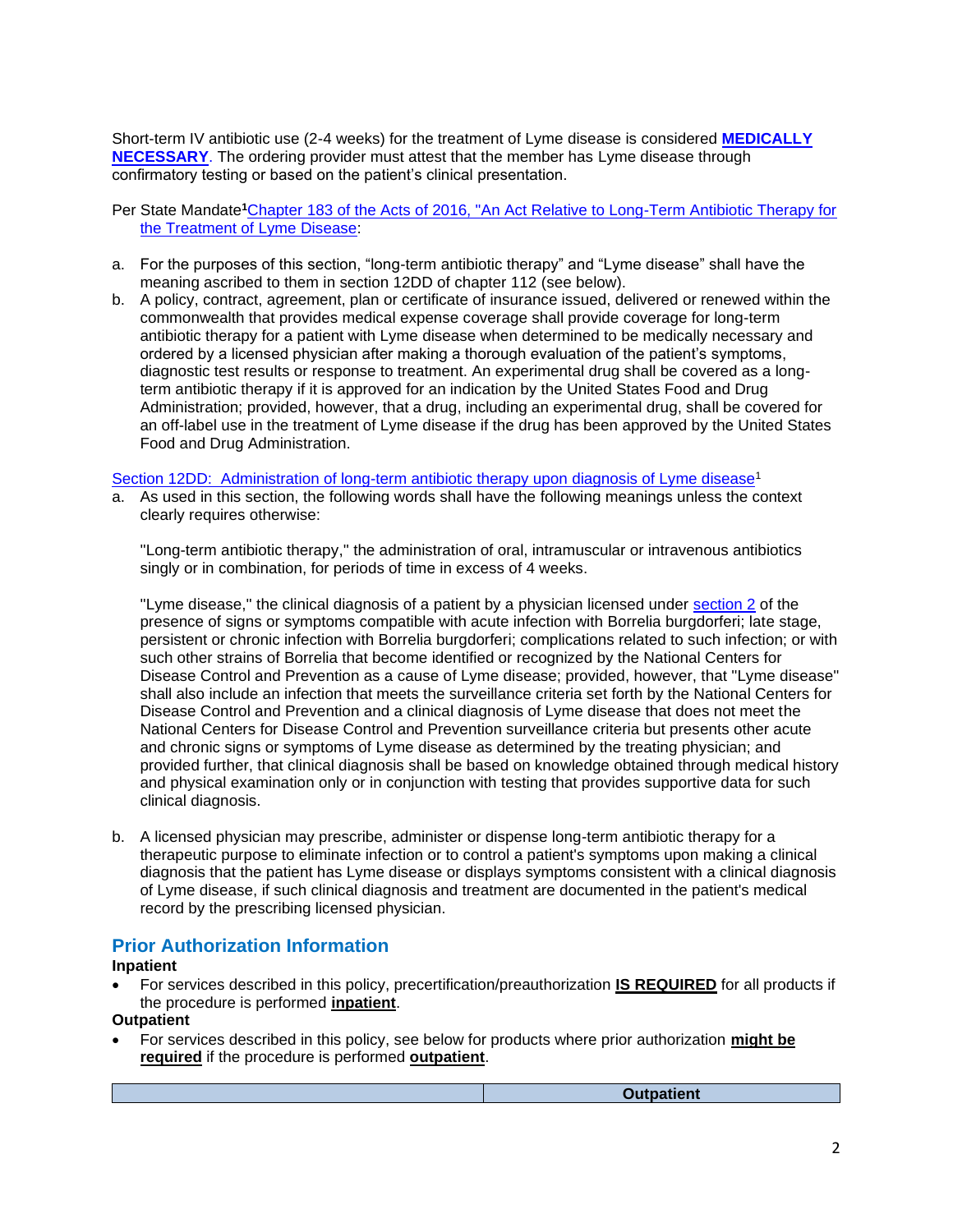| <b>Commercial Managed Care (HMO and POS)</b> | Prior authorization is not required.        |
|----------------------------------------------|---------------------------------------------|
| <b>Commercial PPO and Indemnity</b>          | Prior authorization is <b>not required.</b> |
| Medicare HMO BlueSM                          | Prior authorization is <b>not required.</b> |
| Medicare PPO BlueSM                          | Prior authorization is not required.        |

For IV therapy, providers are required to complete the [Home Infusion Therapy Prior Authorization Form,](http://www.bluecrossma.org/medical-policies/sites/g/files/csphws2091/files/acquiadam-assets/430%20Home%20Infusion%20Therapy%20Prior%20Authorization%20Form%20prn.pdf)  [#430](http://www.bluecrossma.org/medical-policies/sites/g/files/csphws2091/files/acquiadam-assets/430%20Home%20Infusion%20Therapy%20Prior%20Authorization%20Form%20prn.pdf)

# <span id="page-2-0"></span>**CPT Codes / HCPCS Codes / ICD Codes**

*Inclusion or exclusion of a code does not constitute or imply member coverage or provider reimbursement. Please refer to the member's contract benefits in effect at the time of service to determine coverage or non-coverage as it applies to an individual member.*

*Providers should report all services using the most up-to-date industry-standard procedure, revenue, and diagnosis codes, including modifiers where applicable.*

**The above medical necessity criteria MUST be met for the following codes to be covered for Commercial Members: Managed Care (HMO and POS), PPO, Indemnity, Medicare HMO Blue and Medicare PPO Blue:**

## **CPT Codes**

| <b>CPT codes:</b> | <b>Code Description</b>                                                                                     |
|-------------------|-------------------------------------------------------------------------------------------------------------|
| 86617             | Borrelia burgdorferi (Lyme disease) confirmatory test (e.g., Western blot or<br>immunoblot)                 |
| 86618             | Antibody; Borrelia burgdorferi (Lyme disease)                                                               |
| 86619             | Antibody; Borrelia (relapsing fever)                                                                        |
| 87475             | Infectious agent detection by nucleic acid (DNA or RNA); Borrelia burgdorferi, direct<br>probe technique    |
| 87476             | Infectious agent detection by nucleic acid (DNA or RNA); Borrelia burgdorferi,<br>amplified probe technique |

**The following CPT codes are considered investigational for Commercial Members: Managed Care (HMO and POS), PPO, Indemnity, Medicare HMO Blue and Medicare PPO Blue:**

## **CPT Codes**

| <b>CPT codes:</b> | <b>Code Description</b>                                                                          |
|-------------------|--------------------------------------------------------------------------------------------------|
| 0041U             | Borrelia burgdorferi, antibody detection of 5 recombinant protein groups, by<br>immunoblot, IgM  |
| 0042U             | Borrelia burgdorferi, antibody detection of 12 recombinant protein groups, by<br>immunoblot, IgG |
| 0316U             | Borrelia burgdorferi (Lyme disease), OspA protein evaluation, urine                              |

# <span id="page-2-1"></span>**DESCRIPTION**

## **Lyme Disease**

Lyme disease is a multisystem inflammatory disease caused by the spirochete *Borrelia burgdorferi* and transmitted by the bite of an infected *Ixodes scapularis* (northeastern region) or *Ixodes pacificus* (Pacific coast, most often in Northern California) tick. The disease is characterized by stages, beginning with localized infection of the skin (erythema migrans), followed by acute dissemination, and then late dissemination to many sites. Manifestations of the early disseminated disease may include lymphocytic meningitis, facial palsy, painful radiculoneuritis, atrioventricular (AV) block, or migratory musculoskeletal pain. Months to years later, the disease may be manifested by intermittent oligoarthritis, particularly involving the knee joint; chronic encephalopathy; spinal pain; or distal paresthesias. While most manifestations of Lyme disease can be adequately treated with oral antibiotics, intravenous (IV)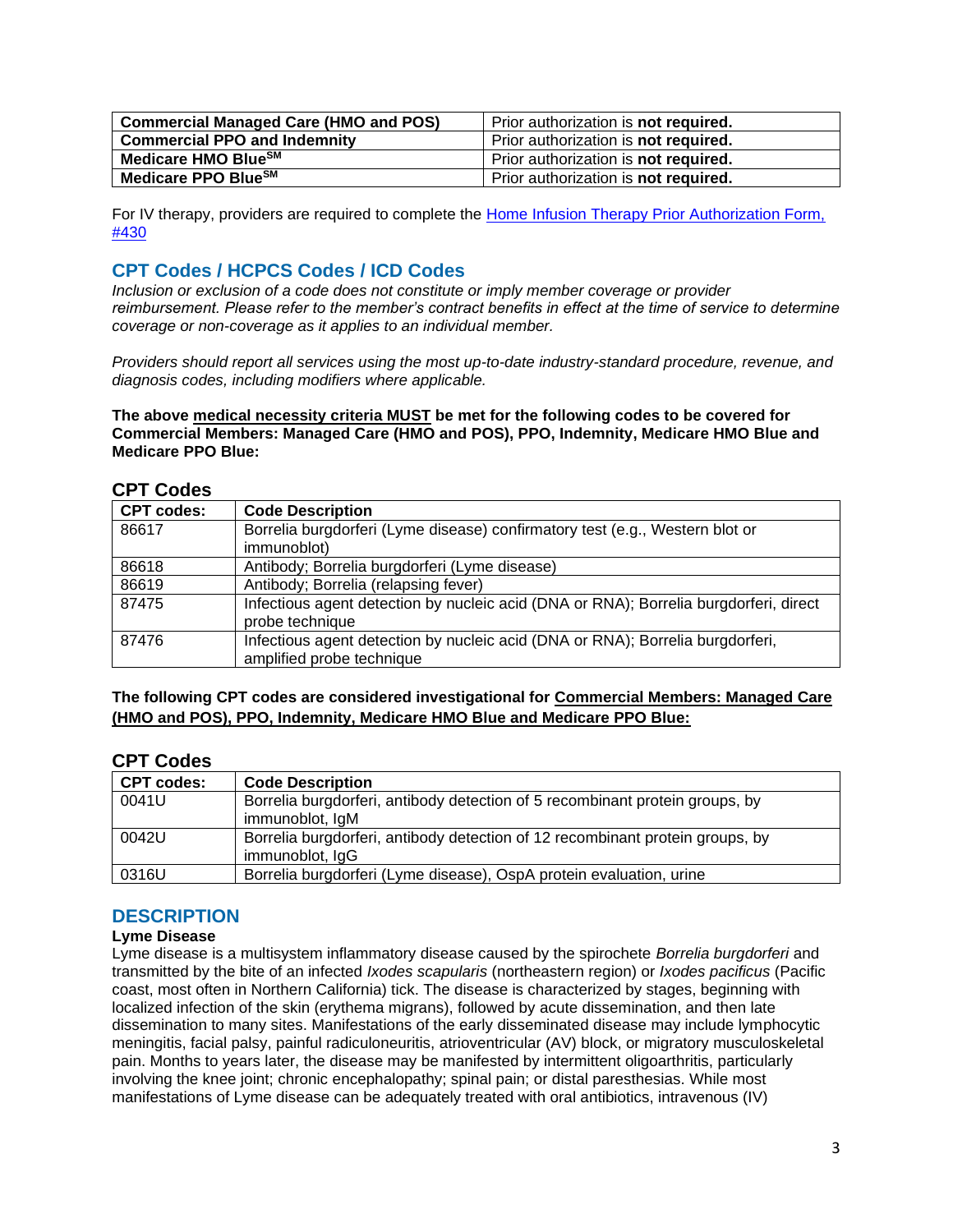antibiotics are indicated in some individuals with disseminated Lyme disease. The following paragraphs describe the various manifestations of Lyme disease, therapies, and the various laboratory tests used to support the diagnosis of Lyme disease.

## **Manifestations**

## **Erythema migrans**

Erythema migrans appears at the site of the tick bite and manifests generally between 7 to 14 days after the bite. The lesions typically expand slowly over the course of days or weeks, often with central clearing. If multiple lesions are present, it is considered a sign of early disseminated disease.

#### **Neuroborreliosis**

Lymphocytic meningitis, characterized by head and neck pain, may occur during the acute disseminated stage of the disease. In individuals with meningitis, the cerebrospinal fluid (CSF) will typically show a lymphocytic pleocytosis (lymphocyte count greater than normal) with increased levels of protein and normal glucose levels. Intrathecal production of antibodies directed at spirochetal antigens is also typically present. Other manifestations of early disseminated disease can include cranial neuritis (including unilateral or bilateral facial palsy) and peripheral nervous system manifestations. Cranial neuritis, most frequently Bell palsy, may present early in the course of disseminated Lyme disease, occasionally before the development of antibodies. Peripheral nervous system manifestations of Lyme disease include paresthesias or radicular pain with only minimal sensory signs. Individuals typically exhibit electromyographic or nerve conduction velocity abnormalities.

Neurological manifestations of late-stage dissemination can include mononeuropathy multiplex, encephalomyelitis, and subtle encephalopathy. A subacute encephalopathy is characterized by subtle disturbances in memory, mood, sleep, or cognition accompanied by fatigue. The symptoms are nonspecific and overlap with fibromyalgia and chronic fatigue syndrome. Much rarer, but of greater concern, is the development of encephalomyelitis, characterized by spastic paraparesis, ataxias, cognitive impairment, bladder dysfunction, and cranial neuropathy.

## **Lyme Carditis**

Lyme carditis may appear during the early disseminated stage of the disease; symptoms include atrioventricular (AV) block, tachyarrhythmias, and myopericarditis. The most common abnormality is fluctuating degrees of AV block.

## **Lyme Arthritis**

Lyme arthritis is a late manifestation of infection and is characterized by an elevated immunoglobulin G (IgG) response to *B. burgdorferi* and intermittent attacks of oligoarticular arthritis, primarily in the large joints such as the knee*.* However, both large and small joints may be affected.

#### **Diagnostic Testing Overview**

The optimum method of testing for Lyme disease depends on the stage of the disease. Diagnostic testing may not be necessary when a diagnosis can be made clinically in individuals with a recent tick bite or exposure and the presence of the characteristic rash of erythema migrans, particularly in individuals presenting early before the development of a detectable serum antibody response. While diagnosis of Lyme disease is generally based on the clinical picture and demonstration of specific antibodies (see below), polymerase chain reaction (PCR)-based technology can detect the spirochete in the central nervous system in cases of neuroborreliosis, in the synovial fluid of cases of Lyme arthritis, and rarely in skin biopsy specimens of those with atypical dermatologic manifestations.<sup>1,2</sup>, However, while PCR-based tests can identify organisms in skin biopsy specimens of individuals with dermatologic manifestations (ie, erythema migrans), this diagnosis is typically made clinically, and antibiotic therapy is started empirically.

For Lyme neuroborreliosis, CSF examination may be useful in select individuals.<sup>3</sup> In individuals with suspected neuroborreliosis, evaluation allows for exclusion of bacterial or viral meningitis and can provide a more definitive diagnosis. However, direct detection of *B. burgdorferi* in CSF, by PCR or culture, is usually not possible in individuals with Lyme neuroborreliosis.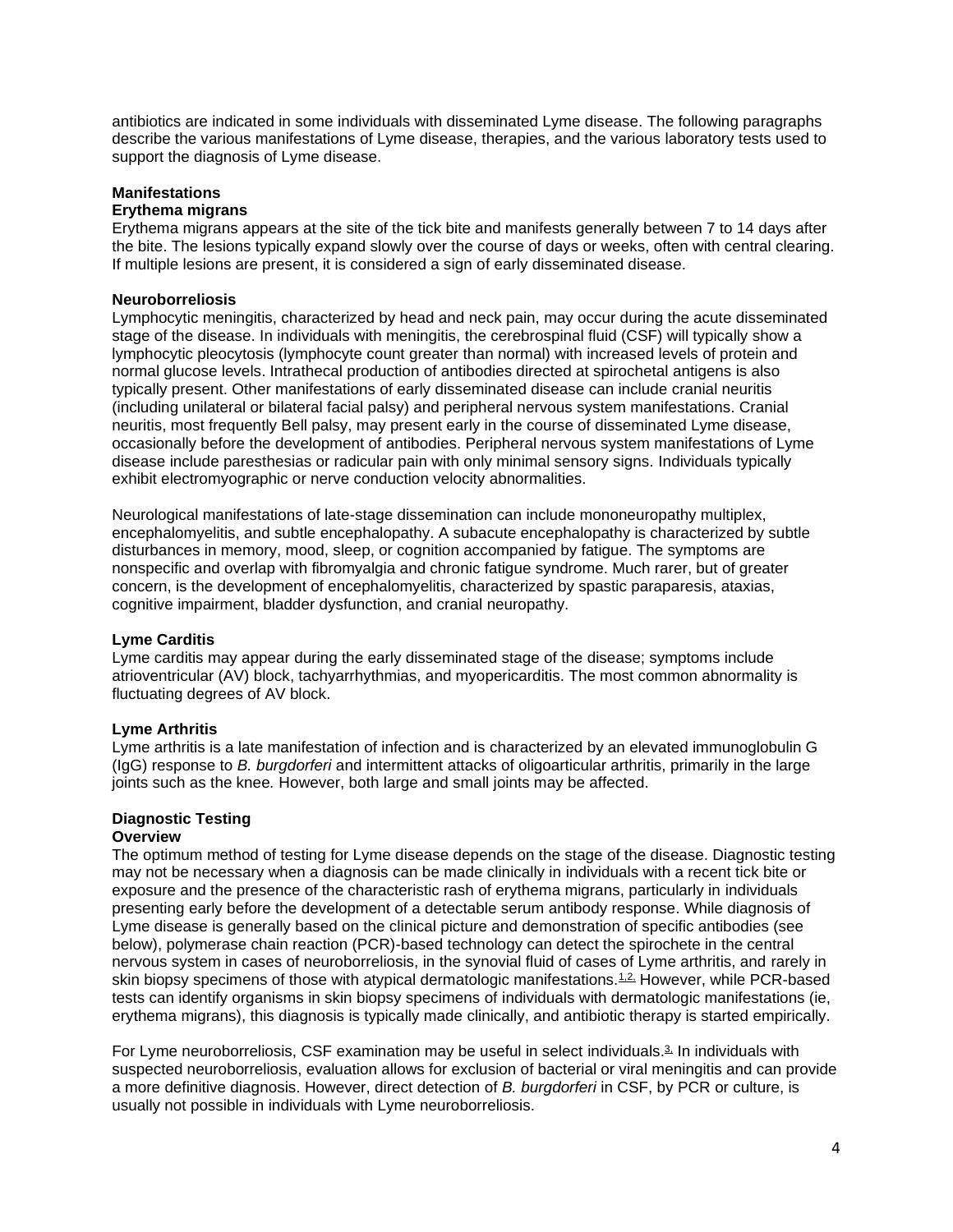Similarly, the diagnosis of Lyme arthritis is based on clinical and serologic studies without the need for synovial tissue or fluid. Finally, intrathecal antibody production is considered a more sensitive test than PCR-based CSF detection in individuals with suspected neuroborreliosis. PCR may be clinically useful as a second approach in individuals with a short duration of neurologic symptoms (<14 days) during the window between exposure and the emergence of detectable levels of antibodies in the CSF.<sup>4</sup> PCR-based detection is typically not performed with urine due to the variable presence of endogenous polymerase inhibitors that affect test sensitivity.

Fibromyalgia and chronic fatigue syndrome are the diseases most commonly confused with Lyme disease. Fibromyalgia is characterized by musculoskeletal complaints, multiple trigger points, difficulty in sleeping, generalized fatigue, headache, or neck pain. The joint pain associated with fibromyalgia is typically diffuse, in contrast to Lyme arthritis, which is characterized by marked joint swelling in 1 or more joints at a time, with few systemic symptoms. Chronic fatigue syndrome is characterized by multiple subjective complaints, such as overwhelming fatigue, difficulty in concentration, and diffuse muscle and joint pain. In contrast with Lyme disease, both of these conditions lack joint inflammation, have normal neurologic test results, or have test results suggesting anxiety or depression. Neither fibromyalgia nor chronic fatigue syndrome has been shown to respond to antibiotic therapy.

#### **Serologic Tests**

The antibody response to infection with *B. burgdorferi* follows a typical pattern. During the first few weeks after the initial onset of infection, there is no antibody production. The specific immunoglobulin M (IgM) response characteristic of acute infection peaks between the third and the sixth week. The specific IgG response develops only after months and includes antibodies to a variety of spirochetal antigens. Immunoglobulin G antibodies produced in response to Lyme disease may persist for months or years. Thus, detection of IgG antibodies only indicates exposure, either past or present. In Lyme diseaseendemic areas, underlying asymptomatic seropositivity may range up to 5% to 10%. Thus, as with any laboratory test, interpretation of serologic tests requires a close correlation with the patient's signs and symptoms. For example, individuals with vague symptoms of Lyme disease, chronic fatigue syndrome, or fibromyalgia may undergo multiple serologic tests over many weeks to months to establish the diagnosis of Lyme disease. Inevitably, in this setting of repeat testing, 1 enzyme-linked immunosorbent assay (ELISA) or test, whether IgG or IgM, may be reported as weakly positive or indeterminate. These results most likely represent false-positive test results in the uninfected patient who has had long-standing symptoms from a different condition and previously negative test results.

Currently, the Centers for Disease Control and Prevention recommend a 2-tiered method for the serologic diagnosis of Lyme disease.<sup>5</sup> This can be accomplished using the standard 2-tiered testing process, which uses a sensitive enzyme immunoassay (EIA) or immunofluorescence assay, followed by a western immunoblot assay for specimens yielding positive or equivocal results. Additionally, a modified 2-test methodology can be used, which uses a second EIA in place of the western immunoblot assay.

#### **Enzyme-Linked Immunosorbent Assay for** *Borrelia burgdorferi* **Antibodies**

This ELISA test is a screening serologic test for Lyme disease. ELISA tests are available to detect IgM or IgG antibodies or both antibody types together. More recently developed tests using recombinant or synthetic antigens have improved diagnostic sensitivity. For example, the U.S. Food and Drug Administration (FDA) approved C6 ELISA is highly sensitive to infection and is under study as an indicator of antibiotic therapy efficacy. A positive or indeterminate ELISA test result alone is inadequate serologic evidence of Lyme disease. All of these tests must be confirmed with a Western immunoblot or a second EIA. The overall predictive value is increased when correlated with the clinical picture.

#### **Western Immunoblot**

This immunoblot test is used to confirm the serologic diagnosis of Lyme disease in individuals with positive or indeterminate ELISA tests. In contrast with the standard ELISA test, the immunoblot investigates the specific antibody response to the different antigens of *B. burgdorferi*. Typically, several clinically significant antigens are tested. According to Centers for Disease Control and Prevention criteria, the test result is considered positive if 2 of the 3 most common IgM antibody bands to spirochetal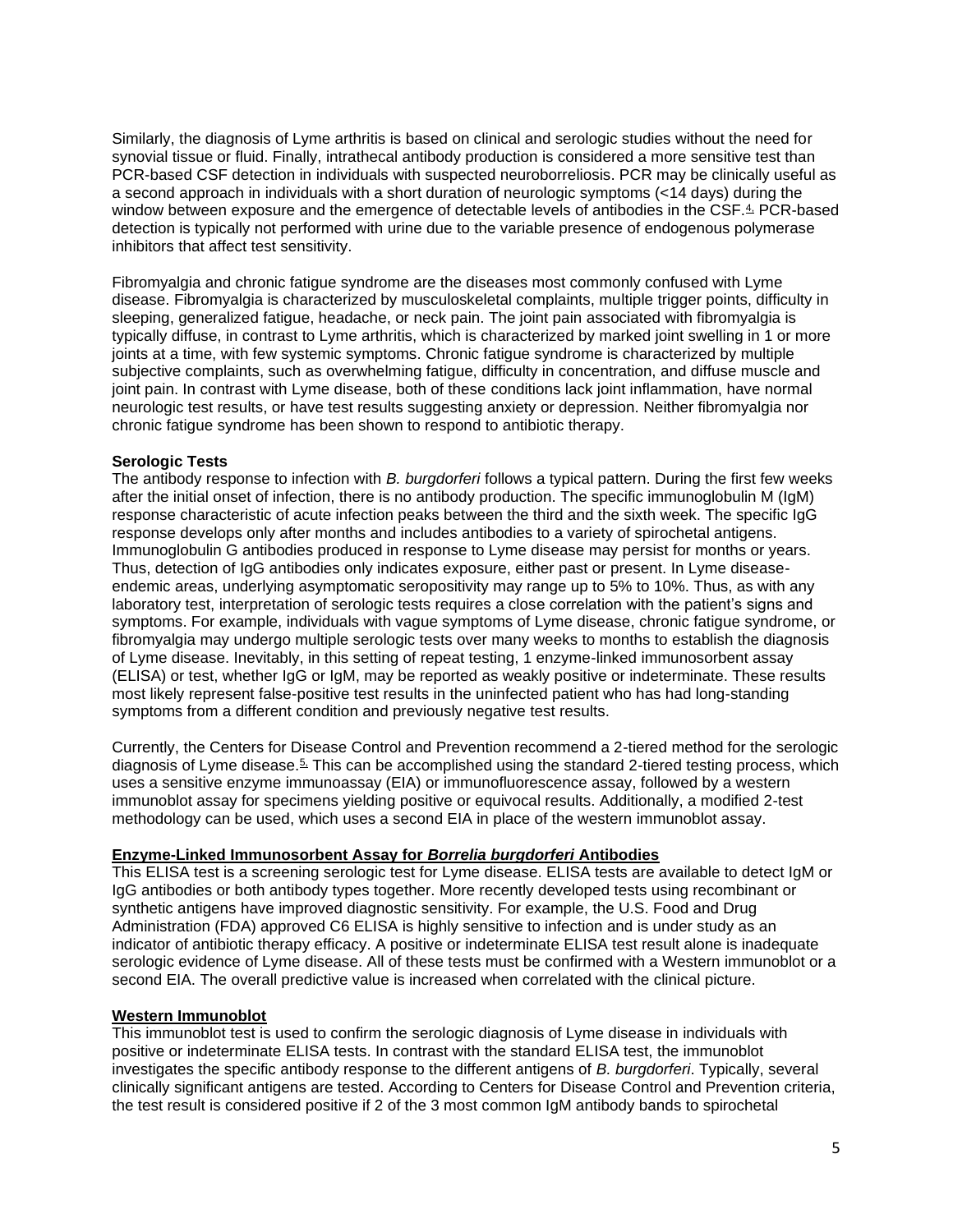antigens are present, or 5 of the 10 most frequent IgG antibody bands are present. Because the Centers for Disease Control and Prevention criteria were developed for surveillance, they are conservative and may miss true Lyme disease cases. Some support the use of more liberal criteria for a positive result in clinical diagnosis; however, alternative criteria have not been well-validated. U.S. criteria for interpreting immunoblot results differ from those in Europe due to differences in the prevalence of different*Borrelia* species causing disease.

#### **Nonserologic Tests**

#### **Polymerase Chain Reaction**

In contrast to the previously discussed serologic tests, which indirectly assess prior or present exposure to *B. burgdorferi*, PCR directly tests for the presence of *B. burgdorferi* DNA. Because PCR technology involves the amplification of DNA from a portion of *B. burgdorferi*, there is a high-risk of exogenous contamination, resulting in false-positive results. Positive results in the absence of clear clinical indicators or positive serology are not definitive for diagnosis. Also, the test cannot distinguish between live spirochetes or fragments of dead ones. The PCR technique has been studied using various specimens. PCR has the best detection rates for skin biopsies from individuals with erythema migrans (but who may not be indicated with a recent history of tick bite or exposure) and for synovial tissue (and synovial fluid, to a lesser extent) from individuals with Lyme arthritis. Cerebrospinal fluid may be positive by PCR during the first 2 weeks of infection but after that the detection rate is low. PCR is not recommended for urine or blood specimens. However, PCR-based direct detection of *B. burgdorferi* in the blood may be useful for documenting Lyme carditis when results of serologic studies are equivocal.

Borrelia PCR also provides information on which of the 3 major species pathogenic for humans has been found in the specimen tested (genotyping).

### **T-Cell Proliferative Assay**

T-lymphocyte proliferation assays, which detect responses of human mononuclear cells to borrelial antigens, are not recommended as diagnostic tests because they are difficult to perform and standardize, and their sensitivity is not well characterized.

## **Chemoattractant CXCL13**

CXCL13 is a B-lymphocyte chemoattractant that has been reported to be elevated in acute neuroborreliosis and other inflammatory disorders in the central nervous system. It is being investigated as an adjunct in identifying infections and as a potential marker for successful treatment. The Centers for Disease Control and Prevention notes that standardized interpretation criteria is required before this test can be recommended.<sup>3</sup>

#### **Treatment of Lyme Disease**

Recommended treatment regimens are based on the stage and manifestations of Lyme disease.<sup>6</sup> Most individuals can be treated with oral antibiotics, such as doxycycline, amoxicillin, or cefuroxime. Specific durations of therapy are dependent on the type of manifestations present. Treatment with IV antibiotics may be indicated in individuals with central nervous system or peripheral neurologic involvement and in a small subset of individuals with heart block or documented Lyme arthritis who have not responded to oral antibiotics. Typical IV therapy consists of a 2- to 4-week course of ceftriaxone. No data have suggested that prolonged or repeated courses of IV antibiotics are effective. Lack of effect should suggest an incorrect diagnosis or slow resolution of symptoms, which is commonly seen in Lyme disease. Also, some symptoms may persist after treatment, such as Lyme arthritis; this phenomenon may be related to various self-sustaining inflammatory mechanisms rather than persistent infection.

## **SUMMARY**

Lyme disease is a multisystem inflammatory disease caused by the spirochete *Borrelia burgdorferi* and transmitted by the bite of an infected *Ixodes scapularis* (northeastern U.S.) or *Ixodes pacificus* (Pacific coast, most common in Northern California) tick. The disease is characterized by stages, beginning with localized infection of the skin (erythema migrans), which may be followed by dissemination to many sites. Diagnostic testing for Lyme disease is challenging, and there is the potential for overdiagnosis and overtreatment.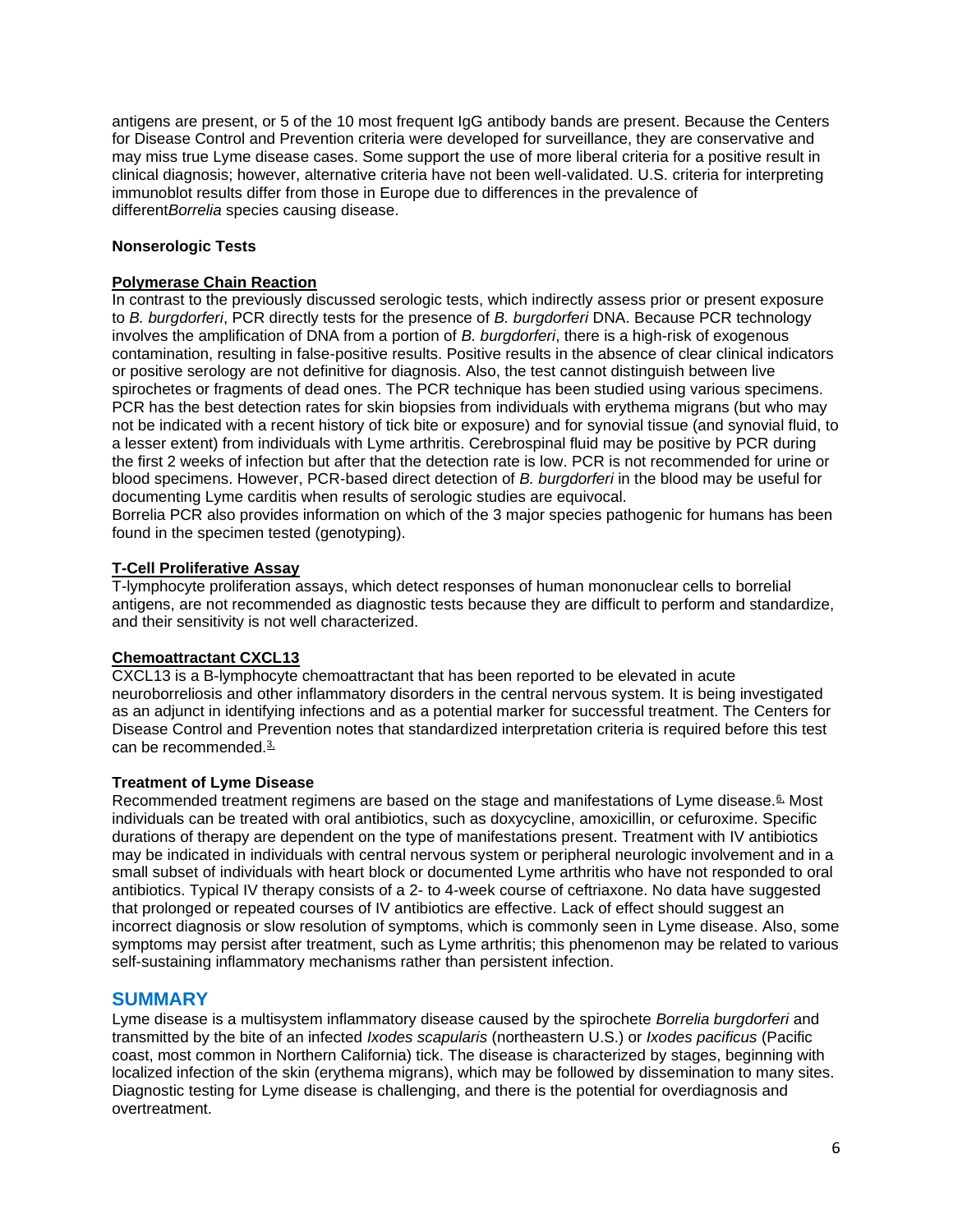#### **Summary of Evidence**

#### **Suspected Lyme Disease**

For individuals who are suspected of having Lyme disease who receive genotyping or phenotyping of *B. burgdorferi* subspecies, the evidence is limited. Relevant outcomes are a change in disease status and morbid events. Polymerase chain reaction (PCR)-based testing for *B. burgdorferi* genospecies is feasible. However, no evidence was identified that knowledge of the *B. burgdorferi* genotype or phenotype could be used to improve patient management and outcomes. Additionally, a prospective cohort study reported that use of PCR-based testing in Lyme disease evaluation did not improve the diagnosis compared to standard 2-tiered testing. The evidence is insufficient to determine that the technology results in an improvement in the net health outcome.

For individuals who are suspected of having Lyme disease who receive CXCL13 chemokine concentration testing, the evidence includes a meta-analysis and a US-based retrospective study. Relevant outcomes are a change in disease status and morbid events. Study results have demonstrated a high specificity and strong correlation with *B. burgdorferi*-specific antibody responses in individuals with acute Lyme neuroborreliosis. However, there is wide variability in studies in defining a threshold for a significantly elevated CXCL13 value, which makes clinical performance characteristics unclear. Additional research is needed to determine the diagnostic utility of CXCL13 levels. The evidence is insufficient to determine that the technology results in an improvement in the net health outcome.

For individuals who are suspected of having Lyme disease who receive stand-alone C6 peptide assay testing, the evidence includes cohort studies. Relevant outcomes are a change in disease status and morbid events. Limited data have shown specificity is slightly lower with stand-alone C6 peptide testing compared to 2-tiered approaches. Additional research is needed to determine the diagnostic utility of stand-alone C6 testing. The evidence is insufficient to determine that the technology results in an improvement in the net health outcome.

#### **Confirmed Lyme Disease**

For individuals with confirmed Lyme disease who receive prolonged or repeated courses of antibiotic therapy, the evidence includes randomized controlled trials (RCTs). Relevant outcomes are symptoms, change in disease status, morbid events, and health status measures. Oral antibiotics usually are adequate for treatment of Lyme disease, though, in some persistent cases, a 2- to 4-week course of intravenous antibiotics may be appropriate. Evidence from RCT s has not shown a benefit in prolonged (>4 weeks) or repeat courses of oral or intravenous antibiotics. The evidence is sufficient to determine that the technology is unlikely to improve the net health outcome.

| Date    | <b>Action</b>                                                                                                                                                                                                                                              |
|---------|------------------------------------------------------------------------------------------------------------------------------------------------------------------------------------------------------------------------------------------------------------|
| 4/2022  | Clarified coding information.                                                                                                                                                                                                                              |
| 12/2021 | Annual policy review. Description, summary, and references updated. Policy<br>statements unchanged.                                                                                                                                                        |
| 6/2021  | Clarified coding information.                                                                                                                                                                                                                              |
| 12/2020 | Annual policy review. Description, summary, and references updated. Policy<br>statements unchanged.                                                                                                                                                        |
| 11/2019 | Annual policy review. Description, summary, and references updated. Policy<br>statements unchanged.                                                                                                                                                        |
| 10/2019 | Policy statement on short-term IV antibiotic use (2-4 weeks) for the treatment of<br>Lyme disease was edited for clarity. Policy statements unchanged. 10/22/2019<br>Policy clarified to indicate that prior authorization for IV therapy is not required. |
| 11/2018 | Annual policy review. Description, summary, and references updated. Policy<br>statements unchanged.                                                                                                                                                        |

## <span id="page-6-0"></span>**Policy History**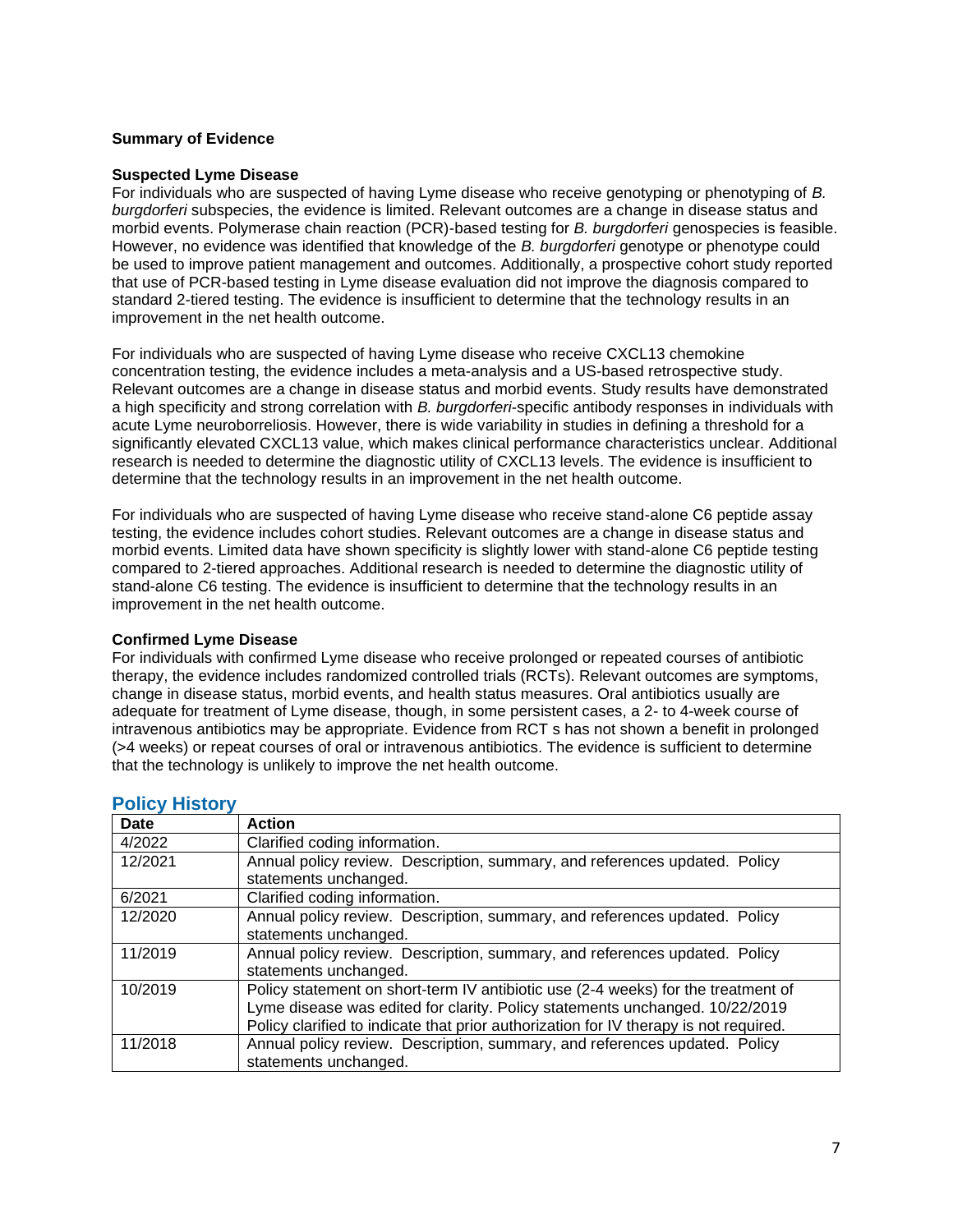| 8/2018         | Medically necessary statements under Roman numeral V. State Mandate Chapter        |
|----------------|------------------------------------------------------------------------------------|
|                | 183 of the Acts of 2016, An Act Relative to Long-Term Antibiotic Therapy for the   |
|                | Treatment of Lyme Disease clarified. 8/8/2018                                      |
| 4/2018         | Clarified coding information.                                                      |
| 12/2016        | Annual policy review. Policy clarified to add "stand-alone" to the statement on C6 |
|                | peptide ELISA. 12/1/2016                                                           |
| 11/2016        | Clarified coding information.                                                      |
| 10/2016        | Policy updated to include mandated coverage for repeat or prolonged courses of IV  |
|                | antibiotic therapy. Effective 10/1/2016.                                           |
| 1/2016         | Annual policy review. New references added                                         |
| 11/2015        | Added coding language.                                                             |
| 3/2015         | Annual policy review. New references added                                         |
| 4/2014         | Annual policy review. New references added                                         |
| 2/2013         | Annual policy review. Changes to policy statement. Effective 2/4/2013.             |
| 11/2011-4/2012 | Medical policy ICD 10 remediation: Formatting, editing and coding updates.         |
|                | No changes to policy statements.                                                   |
| 1/2011         | Updated - Medical Policy Group - Neurology and Neurosurgery. No changes to         |
|                | policy statements.                                                                 |
| 3/1/2010       | Medical policy 171 effective 3/1/2010.                                             |

# <span id="page-7-0"></span>**Information Pertaining to All Blue Cross Blue Shield Medical Policies**

Click on any of the following terms to access the relevant information:

[Medical Policy Terms of Use](http://www.bluecrossma.org/medical-policies/sites/g/files/csphws2091/files/acquiadam-assets/Medical_Policy_Terms_of_Use_prn.pdf) [Managed Care Guidelines](http://www.bluecrossma.org/medical-policies/sites/g/files/csphws2091/files/acquiadam-assets/Managed_Care_Guidelines_prn.pdf) [Indemnity/PPO Guidelines](http://www.bluecrossma.org/medical-policies/sites/g/files/csphws2091/files/acquiadam-assets/Indemnity_and_PPO_Guidelines_prn.pdf) [Clinical Exception Process](http://www.bluecrossma.org/medical-policies/sites/g/files/csphws2091/files/acquiadam-assets/Clinical_Exception_Process_prn.pdf) [Medical Technology Assessment Guidelines](http://www.bluecrossma.org/medical-policies/sites/g/files/csphws2091/files/acquiadam-assets/Medical_Technology_Assessment_Guidelines_prn.pdf)

## <span id="page-7-1"></span>**References**

- 1. Steere AC. Lyme disease. N Engl J Med. Jul 12 2001; 345(2): 115-25. PMID 11450660
- 2. Institute of Medicine (IOM). Critical Needs and Gaps in Understanding: Prevention, Amelioration, and Resolution of Lyme and Other Tick-Borne Diseases: The Short-Term and Long-Term Outcomes: Workshop Report. Washington, DC: National Academies Press; 2011.
- 3. Lantos PM, Rumbaugh J, Bockenstedt LK, et al. Clinical Practice Guidelines by the Infectious Diseases Society of America (IDSA), American Academy of Neurology (AAN), and American College of Rheumatology (ACR): 2020 Guidelines for the Prevention, Diagnosis and Treatment of Lyme Disease. Clin Infect Dis. Jan 23 2021; 72(1): e1-e48. PMID 33417672
- 4. Situm M, Poje G, Grahovac B, et al. Diagnosis of Lyme borreliosis by polymerase chain reaction. Clin Dermatol. Mar-Apr 2002; 20(2): 147-55. PMID 11973049
- 5. Mead P, Petersen J, Hinckley A. Updated CDC Recommendation for Serologic Diagnosis of Lyme Disease. MMWR Morb Mortal Wkly Rep. Aug 16 2019; 68(32): 703. PMID 31415492
- 6. Centers for Disease Control and Prevention. Lyme Disease: Treatment. Updated August 23, 2021; https://www.cdc.gov/lyme/treatment/index.html. Accessed September 2, 2021.
- 7. Oksi J, Marjamaki M, Nikoskelainen J, et al. Borrelia burgdorferi detected by culture and PCR in clinical relapse of disseminated Lyme borreliosis. Ann Med. Jun 1999; 31(3): 225-32. PMID 10442678
- 8. Nigrovic LE, Lewander DP, Balamuth F, et al. The Lyme Disease Polymerase Chain Reaction Test Has Low Sensitivity. Vector Borne Zoonotic Dis. Apr 2020; 20(4): 310-313. PMID 31821110
- 9. Pritt BS, Mead PS, Johnson DKH, et al. Identification of a novel pathogenic Borrelia species causing Lyme borreliosis with unusually high spirochaetaemia: a descriptive study. Lancet Infect Dis. May 2016; 16(5): 556-564. PMID 26856777
- 10. Wilske B, Fingerle V, Schulte-Spechtel U. Microbiological and serological diagnosis of Lyme borreliosis. FEMS Immunol Med Microbiol. Feb 2007; 49(1): 13-21. PMID 17266710
- 11. Rupprecht TA, Manz KM, Fingerle V, et al. Diagnostic value of cerebrospinal fluid CXCL13 for acute Lyme neuroborreliosis. A systematic review and meta-analysis. Clin Microbiol Infect. Dec 2018; 24(12): 1234-1240. PMID 29674128